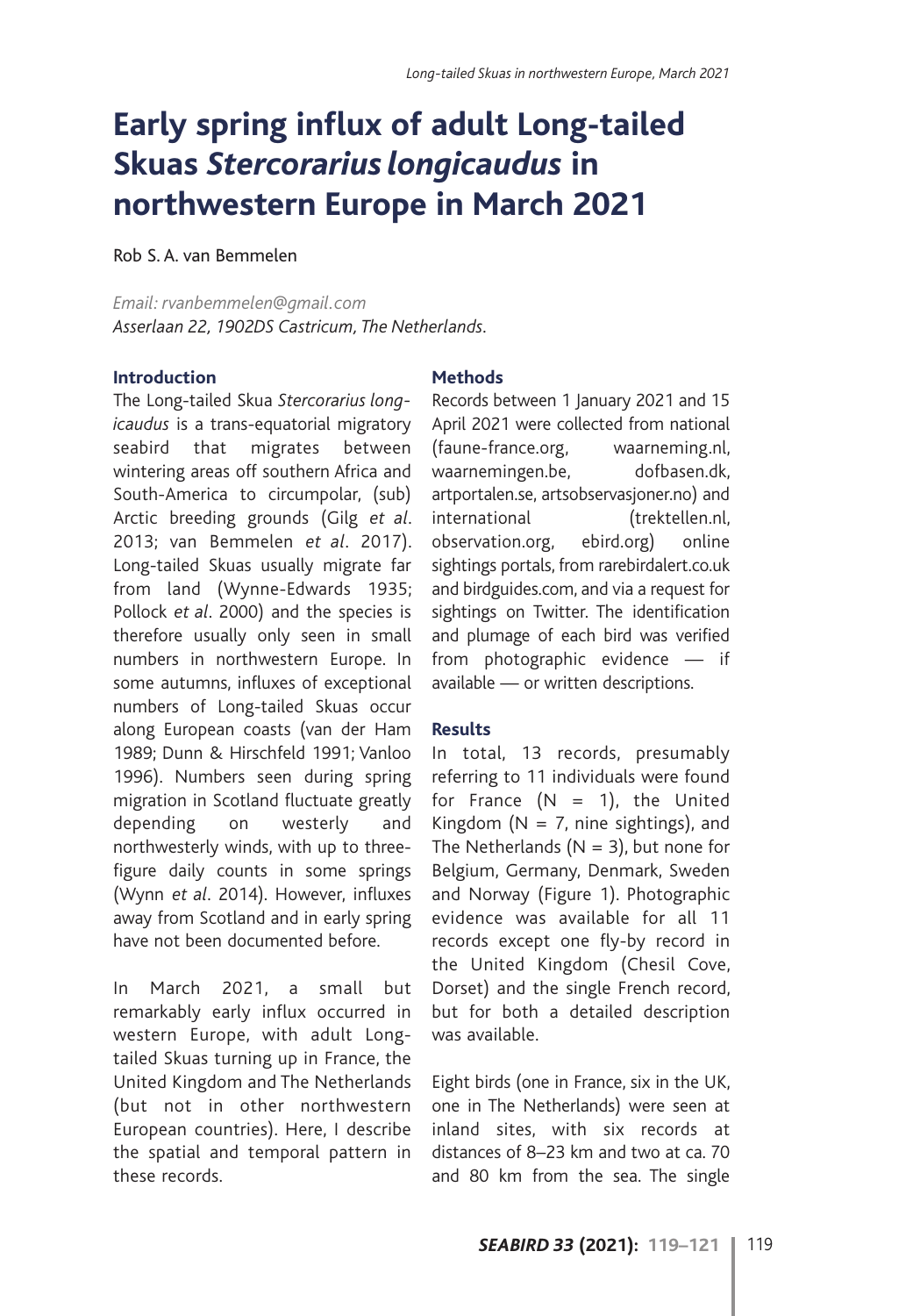French bird was seen on 15 March. In the United Kingdom, five birds were initially found on 11–12 March, followed by a single bird found on 14 March and finally one in Northern Ireland on 24 March. In The Netherlands, the influx started with a bird found dead on 14 March, followed by sightings on 15 (on the beach) and 19 March (ca. 30 km inland). All individuals were alive and apparently healthy, except the first Dutch bird. Furthermore, all were adults and the majority in full breeding plumage, with the exception of the French record, two British records and the last Dutch record, which still had some elements of non-breeding plumage.

#### **Discussion**

Influxes of Long-tailed Skuas along the coasts of northwestern Europe have occurred previously, but all documented influxes were in autumn (van der Ham 1989; Dunn & Hirschfeld 1991; Vanloo 1996). Hence, the Long-tailed Skua



records in March 2021 were exceptional as it concerned an influx in spring. The influx was also exceptionally early compared to the usual seasonal occurrence of the species in northwestern Europe. The Dutch records were about a month earlier than the earliest record ever in the migration count database of trektellen.nl (accessed 16 April 2021), which was on 13 April 2008 at Westkapelle, Zeeland. The 41 Dutch spring records of Long-tailed Skuas on trektellen.nl for 1985–2020 show a seasonal peak around early May, with a maximum of six individuals in a single year. Whereas Long-tailed Skuas are also scarce in spring in southern and eastern United Kingdom, they are much more numerous in Scotland (Wynn *et al*. 2014), which is close to the usual migration route running in a roughly northeastern direction between Iceland and Scotland (Gilg *et al*. 2013; van Bemmelen *et al*. 2017). In Scotland, migration peaks in the second half of May (Wynn *et al*. 2014). The earliest British record on trektellen.nl was on 21 April 2015 at Spurn, Humberside, and there may have been other early records, such as an adult photographed near Lundy, Devon, on 16 April 2013 (lundybirds.blogspot. com/2013/04). Hence, the March 2021 records were also extremely early for the United Kingdom.

The lack of records of immatures in the early influx in 2021 seems no surprise: third calendar-year birds are regularly observed at the breeding grounds

**Figure 1.** Distribution of Long-tailed Skua *Stercorarius longicaudus* records in the United Kingdom and The Netherlands during March 2021. Numbers next to records indicate the date in March. The three records around Bristol that presumably refer to the same bird are circled.